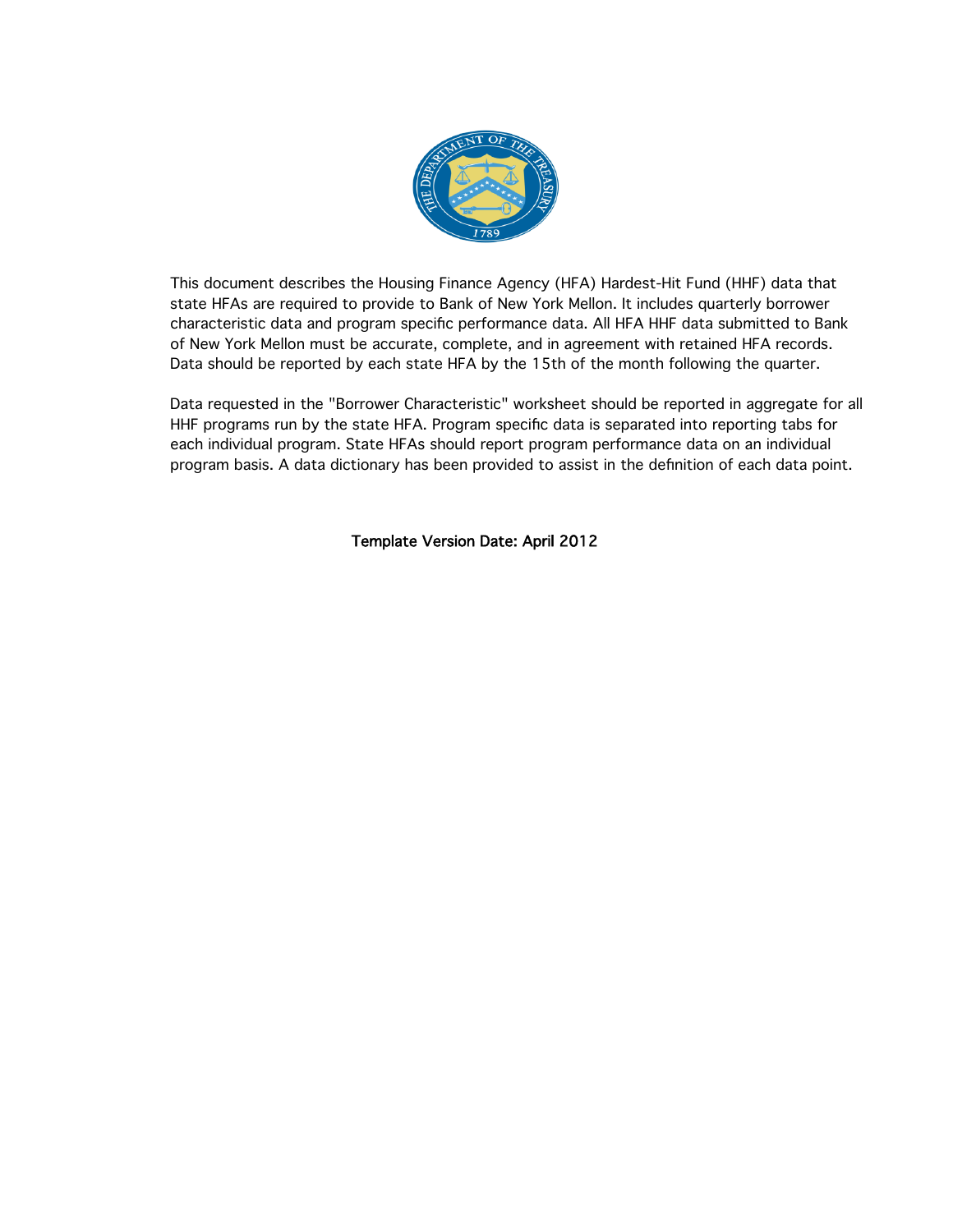|                              | <b>New Jersey</b>                                                                                                    |                     |                             |
|------------------------------|----------------------------------------------------------------------------------------------------------------------|---------------------|-----------------------------|
|                              | HFA Performance Data Reporting- Borrower Characteristics                                                             |                     |                             |
|                              |                                                                                                                      | <b>QTD</b>          | Cumulative                  |
| <b>Unique Borrower Count</b> |                                                                                                                      |                     |                             |
|                              | Number of Unique Borrowers Receiving Assistance                                                                      | 330                 | 498                         |
|                              | Number of Unique Borrowers Denied Assistance*                                                                        | 1502<br>56          | 1929                        |
|                              | Number of Unique Borrowers Withdrawn from Program<br>Number of Unique Borrowers in Process                           | 1856                | 65<br>N/A                   |
|                              | <b>Total Number of Unique Borrower Applicants</b>                                                                    | 3744                | 4348                        |
| Borrower Income (\$)         |                                                                                                                      |                     |                             |
|                              | Above \$90,000                                                                                                       | 6.05%               | 4.82%                       |
|                              | \$70,000-\$89,000                                                                                                    | 6.67%               | 5.82%                       |
|                              | \$50,000-\$69,000                                                                                                    | 15.76%              | 14.86%                      |
|                              | Below \$50,000                                                                                                       | 71.52%              | 74.50%                      |
|                              | Borrower Income as Percent of Area Median Income (AMI)                                                               |                     |                             |
|                              | Above 120%                                                                                                           | 3.64%               | 3.01%                       |
|                              | 110%-119%                                                                                                            | 2.42%               | 1.81%                       |
|                              | 100%-109%                                                                                                            | 2.73%               | 2.61%                       |
|                              | 90%-99%                                                                                                              | 2.12%               | 2.01%                       |
|                              | 80%-89%                                                                                                              | 7.27%               | 5.62%                       |
|                              | Below 80%                                                                                                            | 81.82%              | 84.94%                      |
|                              | Geographic Breakdown (by county)                                                                                     |                     |                             |
|                              | Atlantic                                                                                                             | 24                  | 35                          |
|                              | Bergen                                                                                                               | 15                  | 20                          |
|                              | Burlington                                                                                                           | 34                  | 52                          |
|                              | Camden                                                                                                               | 35                  | 50                          |
|                              | Cape May                                                                                                             | $\overline{4}$      | $\overline{5}$              |
|                              | Cumberland                                                                                                           | $\overline{9}$      | 10                          |
|                              | <b>Essex</b>                                                                                                         | 14                  | 29                          |
|                              | Gloucester<br>Hudson                                                                                                 | 10                  | 18                          |
|                              |                                                                                                                      | 9<br>$\overline{3}$ | 11                          |
|                              | Hunterdon<br>Mercer                                                                                                  | 13                  | $6 \overline{}$<br>19       |
|                              | Middlesex                                                                                                            | 43                  | 58                          |
|                              | Monmouth                                                                                                             | 28                  | 44                          |
|                              | Morris                                                                                                               | $\overline{15}$     | 23                          |
|                              | Ocean                                                                                                                | 28                  | 48                          |
|                              | Passaic                                                                                                              | 5                   |                             |
|                              | Salem                                                                                                                | $\overline{c}$      |                             |
|                              | Somerset                                                                                                             | 8                   | $\frac{1}{\omega}$ $\infty$ |
|                              | <b>Sussex</b>                                                                                                        | $\overline{12}$     | 15                          |
|                              | Union                                                                                                                | 16                  | 24                          |
|                              | Warren                                                                                                               | 3                   |                             |
|                              | Home Mortgage Disclosure Act (HMDA)                                                                                  |                     |                             |
|                              | <b>Borrower</b>                                                                                                      |                     |                             |
|                              | Race                                                                                                                 |                     |                             |
|                              | American Indian or Alaskan Native                                                                                    | 0                   | 0                           |
|                              | Asian                                                                                                                | 11                  | 16                          |
|                              | <b>Black or African American</b>                                                                                     | 78                  | 116                         |
|                              | Native Hawaiian or other Pacific Islander                                                                            | $\overline{0}$      | $\mathbf 0$                 |
|                              | White                                                                                                                | 209                 | 325                         |
|                              | Information not provided by borrower                                                                                 | $\overline{32}$     | 41                          |
|                              | <b>Ethnicity</b>                                                                                                     |                     |                             |
|                              | Hispanic or Latino                                                                                                   | 29<br>301           | 251<br>247                  |
|                              | Not Hispanic or Latino<br>Information not provided by borrower                                                       | 0                   | 0                           |
|                              | Sex                                                                                                                  |                     |                             |
|                              | Male                                                                                                                 | 169                 | 251                         |
|                              | Female                                                                                                               | 161                 | 247                         |
|                              | Information not provided by borrower                                                                                 | 0                   | 0                           |
|                              | Co-Borrower                                                                                                          |                     |                             |
|                              | Race                                                                                                                 |                     |                             |
|                              | FTI-PREDECISIONAL- FURTUISLUSSIUN RURFUSES UNLY, This information has been prepared solely for the use and penent of |                     | $\cap$                      |

DRAFT –PREDECISIONAL- FA<del>RAJISAUSNAN RUMAASS NINI</del>X – This information has been prepared solely for the use and benefit of the Department of the Treasury and the U.S. Government and is not intended for reliance by any other person. American Indian or Alaskan Native This information has been prepared solely for the use and benefit of  $\sigma$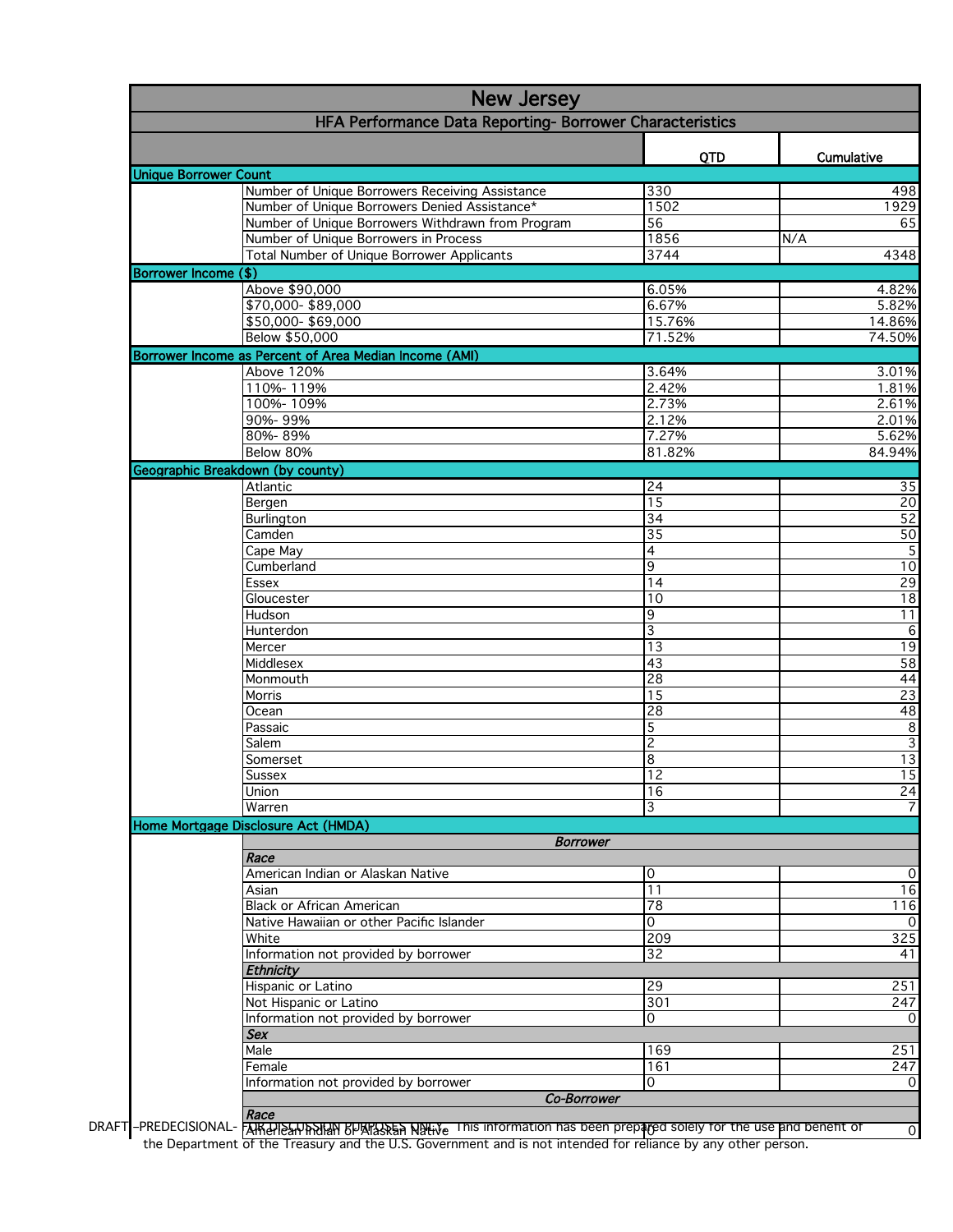|                                          | <b>New Jersey</b>                                                                                          |            |                     |
|------------------------------------------|------------------------------------------------------------------------------------------------------------|------------|---------------------|
|                                          | HFA Performance Data Reporting- Borrower Characteristics                                                   |            |                     |
|                                          |                                                                                                            | <b>QTD</b> | Cumulative          |
|                                          | Asian                                                                                                      | 5          | 10                  |
|                                          | <b>Black or African American</b>                                                                           | 26         | 32                  |
|                                          | Native Hawaiian or other Pacific Islander                                                                  | $\Omega$   | $\Omega$            |
|                                          | White                                                                                                      | 94         | 150                 |
|                                          | Information not provided by borrower                                                                       | 14         | 15                  |
|                                          | <b>Ethnicity</b>                                                                                           |            |                     |
|                                          | Hispanic or Latino                                                                                         | 14         | $\overline{21}$     |
|                                          | Not Hispanic or Latino                                                                                     | 125        | 186                 |
|                                          | Information not provided by borrower                                                                       | $\Omega$   | $\Omega$            |
|                                          | Sex                                                                                                        |            |                     |
|                                          | Male                                                                                                       | 41         | $\overline{59}$     |
|                                          | Female                                                                                                     | 98         | 148                 |
|                                          | Information not provided by borrower                                                                       | $\Omega$   | $\Omega$            |
| <b>Hardship</b>                          |                                                                                                            |            |                     |
|                                          | <b>Unemployment</b>                                                                                        | 264        | 404                 |
|                                          | Underemployment                                                                                            | 66         | 94                  |
|                                          | Divorce                                                                                                    | $\Omega$   | $\mathsf{O}\xspace$ |
|                                          | <b>Medical Condition</b>                                                                                   | $\Omega$   | $\overline{0}$      |
|                                          | Death                                                                                                      | 0          | $\overline{0}$      |
|                                          | Other                                                                                                      | $\Omega$   | $\mathsf{O}\xspace$ |
| <b>Current Loan to Value Ratio (LTV)</b> |                                                                                                            |            |                     |
|                                          | < 100%                                                                                                     | 64.55%     | 71.89%              |
|                                          | 100%-109%                                                                                                  | 15.15%     | 12.65%              |
|                                          | 110%-120%                                                                                                  | 8.48%      | 6.02%               |
|                                          | >120%                                                                                                      | 11.82%     | 9.44%               |
|                                          | Current Combined Loan to Value Ratio (CLTV)                                                                |            |                     |
|                                          | 100%                                                                                                       | 64.55%     | 71.89%              |
|                                          | 100%-119%                                                                                                  | 23.64%     | 18.67%              |
|                                          | 120%-139%                                                                                                  | 11.21%     | 8.84%               |
|                                          | 140%-159%                                                                                                  | 0.30%      | 0.20%               |
|                                          | $>=160%$                                                                                                   | 0.30%      | 0.40%               |
| Delinquency Status (%)                   |                                                                                                            |            |                     |
|                                          | Current                                                                                                    | 22.42%     | 27.31%              |
|                                          | $30+$                                                                                                      | 6.98%      | 6.63%               |
|                                          | $60+$                                                                                                      | 5.15%      | 5.42%               |
|                                          | $90+$                                                                                                      | 65.45%     | 60.64%              |
| <b>Household Size</b>                    |                                                                                                            |            |                     |
|                                          | 1                                                                                                          | 84         | 125                 |
|                                          | $\overline{\mathbf{c}}$                                                                                    | 85         | 135                 |
|                                          | 3                                                                                                          | 63         | 98                  |
|                                          | 4                                                                                                          | 54         | 80                  |
|                                          | $5+$                                                                                                       | 44         | 60                  |
|                                          | *The total number of Unique Borrowers Denied Assistance reported accounts for 5 applicants denied in prior |            |                     |
|                                          | quarters who were subsequently approved in the 2nd quarter 2012 under revised program guidelines.          |            |                     |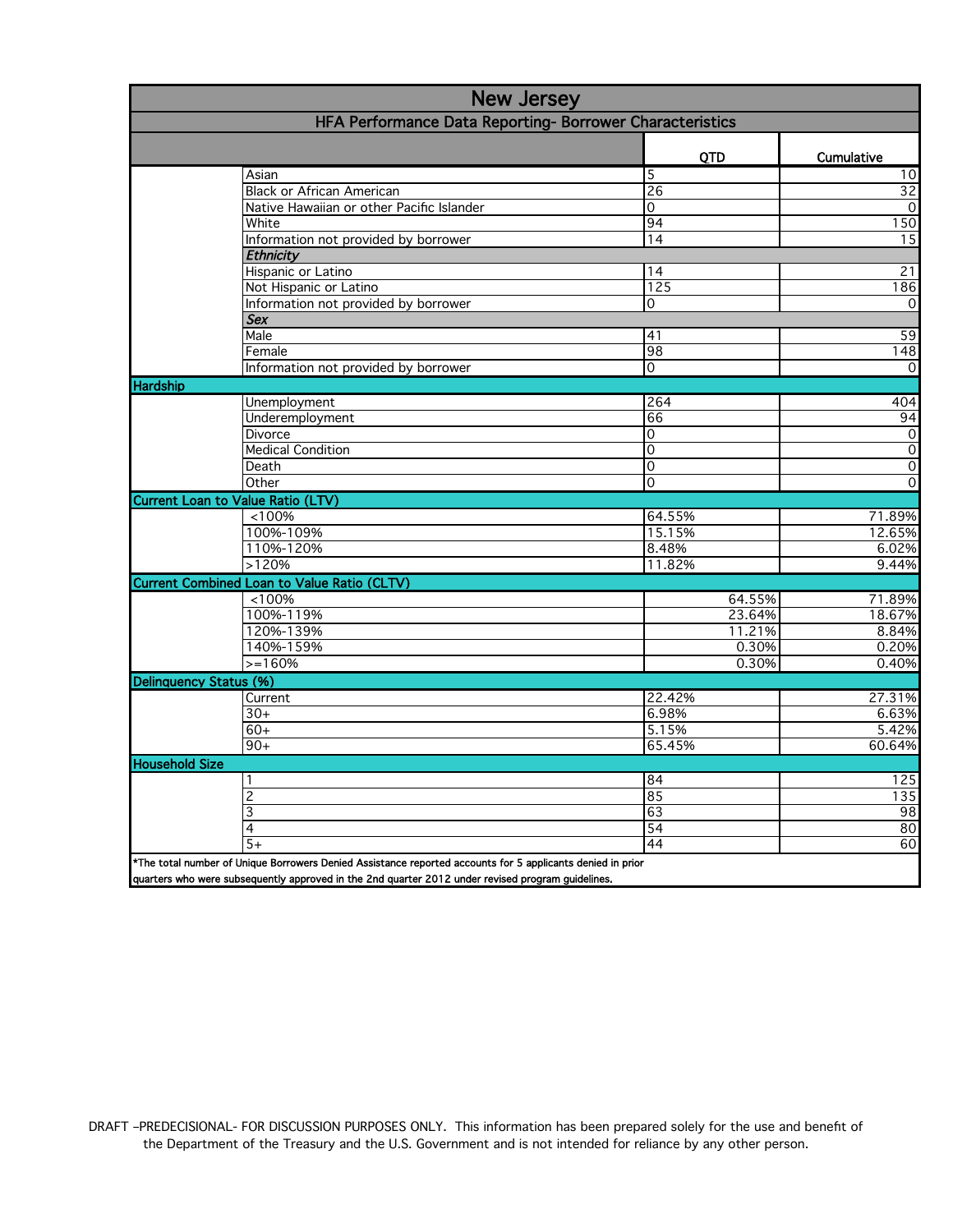|                                   | <b>New Jersey</b>                                                                    |                 |                     |
|-----------------------------------|--------------------------------------------------------------------------------------|-----------------|---------------------|
|                                   | HFA Performance Data Reporting- Program Performance                                  |                 |                     |
|                                   | <b>HomeKeeper Program</b>                                                            |                 |                     |
|                                   |                                                                                      |                 |                     |
| <b>Program Intake/Evaluation</b>  |                                                                                      | <b>QTD</b>      | Cumulative          |
|                                   | Approved                                                                             |                 |                     |
|                                   | Number of Borrowers Receiving Assistance                                             | 330             | 498                 |
|                                   | % of Total Number of Applications                                                    | 8.81%           | 11.45%              |
|                                   | <b>Denied</b>                                                                        |                 |                     |
|                                   | Number of Borrowers Denied                                                           | 1502            | 1929                |
|                                   | % of Total Number of Applications                                                    | 40.12%          | 44.37%              |
|                                   | Withdrawn                                                                            |                 |                     |
|                                   | Number of Borrowers Withdrawn                                                        | 56              | 65                  |
|                                   | % of Total Number of Applications                                                    | 1.50%           | 1.49%               |
|                                   | <b>In Process</b>                                                                    |                 |                     |
|                                   | Number of Borrowers In Process                                                       | 1856 N/A        |                     |
|                                   | % of Total Number of Applications                                                    | 49.57% N/A      |                     |
|                                   | <b>Total</b><br><b>Total Number of Borrowers Applied</b>                             | 3744            | 4348                |
|                                   | Number of Borrowers Participating in Other HFA HHF Programs or Program Components    |                 |                     |
| <b>Program Characteristics</b>    |                                                                                      |                 |                     |
| <b>General Characteristics</b>    |                                                                                      |                 |                     |
|                                   | Median 1st Lien Housing Payment Before Assistance                                    | 1679.17         | 1701.16             |
|                                   | Median 1st Lien Housing Payment After Assistance                                     | $\overline{35}$ | 35                  |
|                                   | Median 2nd Lien Housing Payment Before Assistance                                    | $\Omega$        | 341.23              |
|                                   | Median 2nd Lien Housing Payment After Assistance                                     | N/A             | N/A                 |
|                                   | Median 1st Lien UPB Before Program Entry                                             | 186289.59       | 188188.85           |
|                                   | Median 1st Lien UPB After Program Entry                                              | N/A             | N/A                 |
|                                   | Median 2nd Lien UPB Before Program Entry                                             | $\mathbf 0$     | 37750.39            |
|                                   | Median 2nd Lien UPB After Program Entry                                              | N/A             | N/A                 |
|                                   | Median Principal Forgiveness <sup>1</sup>                                            | $\Omega$        | $\mathsf{O}\xspace$ |
|                                   | Median Length of Time Borrower Receives Assistance                                   | N/A             |                     |
|                                   | Median Assistance Amount                                                             | 3459.8          | 4129.07             |
| <b>Assistance Characteristics</b> |                                                                                      |                 |                     |
|                                   | Assistance Provided to Date                                                          | 2435680.84      | 3354563.88          |
|                                   | Total Lender/Servicer Assistance Amount                                              | N/A             | N/A                 |
|                                   | Borrowers Receiving Lender/Servicer Match (%)                                        | N/A             | N/A                 |
|                                   | Median Lender/Servicer Assistance per Borrower                                       | N/A             | N/A                 |
| <b>Other Characteristics</b>      |                                                                                      |                 |                     |
|                                   | Median Length of Time from Initial Request to Assistance Granted                     | 280             | 256                 |
|                                   | Current                                                                              |                 |                     |
|                                   | Number                                                                               | 74              | 136                 |
|                                   | %                                                                                    | 22.42%          | 27.31%              |
|                                   | Delinquent (30+)                                                                     |                 |                     |
|                                   | Number                                                                               | 23              | 33                  |
|                                   | %                                                                                    | 6.98%           | 6.63%               |
|                                   | Delinquent (60+)                                                                     |                 |                     |
|                                   | Number<br>%                                                                          | 17<br>5.15%     | 27<br>5.42%         |
|                                   | Delinquent (90+)                                                                     |                 |                     |
|                                   | Number                                                                               | 216             | 302                 |
|                                   | %                                                                                    | 65.45%          | 60.64%              |
| <b>Program Outcomes</b>           |                                                                                      |                 |                     |
|                                   | Borrowers No Longer in the HHF Program (Program Completion/Transition or Alternative |                 |                     |
|                                   | Outcomes)                                                                            | 25              | 25                  |
| <b>Alternative Outcomes</b>       |                                                                                      |                 |                     |
|                                   | <b>Foreclosure Sale</b>                                                              |                 |                     |
|                                   | Number                                                                               | 0               | 0                   |
|                                   | %                                                                                    | 0.00%           | 0.00%               |
|                                   | DRA Cancelled                                                                        |                 |                     |

benefit of the Department of the Treasury and the U.S. Government and is not intended for reliance by any other person.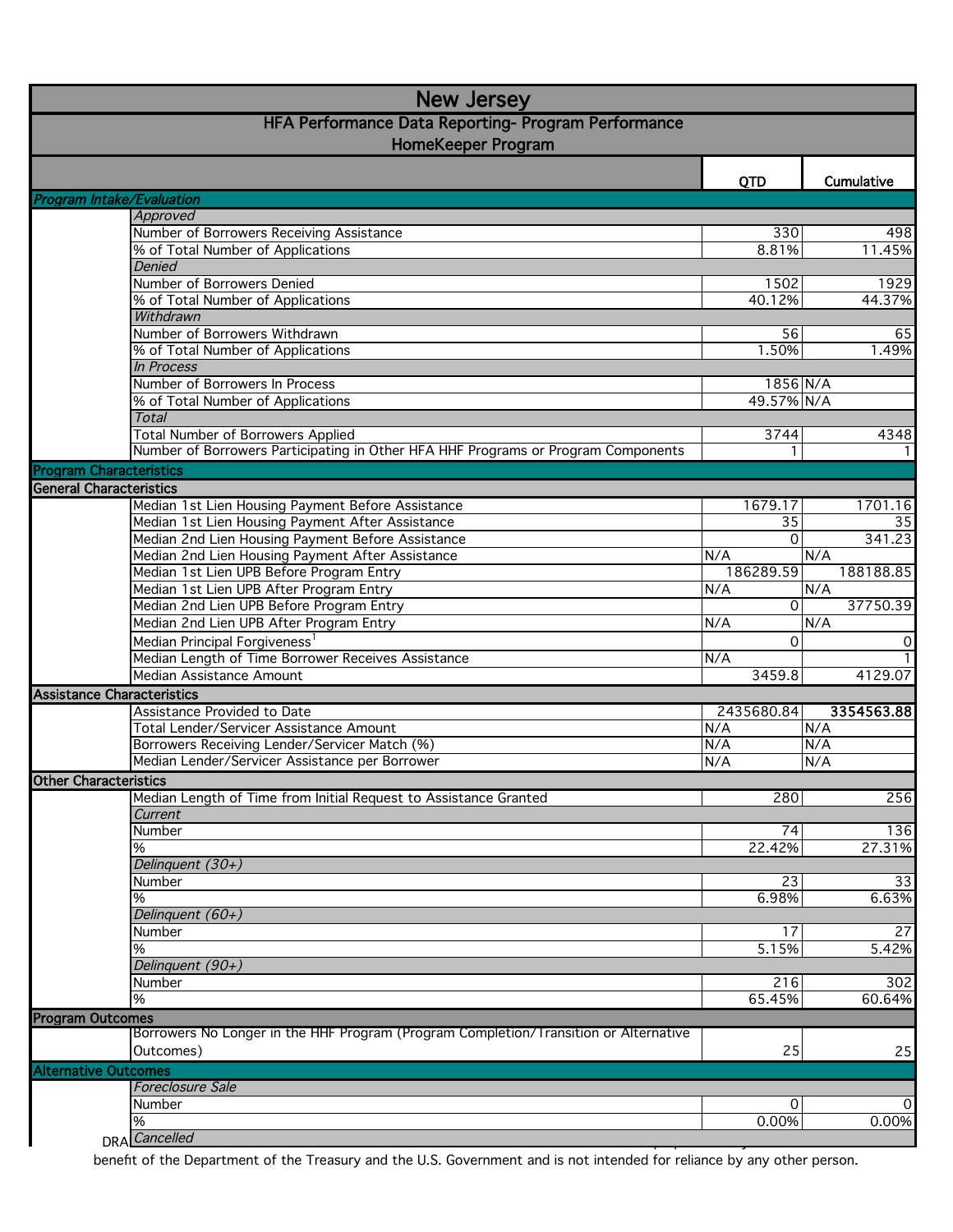| <b>New Jersey</b>                                                                                                                                                                                             |            |                    |
|---------------------------------------------------------------------------------------------------------------------------------------------------------------------------------------------------------------|------------|--------------------|
| HFA Performance Data Reporting- Program Performance                                                                                                                                                           |            |                    |
| <b>HomeKeeper Program</b>                                                                                                                                                                                     |            |                    |
|                                                                                                                                                                                                               |            |                    |
|                                                                                                                                                                                                               | <b>QTD</b> | Cumulative         |
| Number                                                                                                                                                                                                        | 0          | $\Omega$           |
| %                                                                                                                                                                                                             | 0.00%      | 0.00%              |
| Deed in Lieu                                                                                                                                                                                                  |            |                    |
| Number                                                                                                                                                                                                        | 0          | 0                  |
| %                                                                                                                                                                                                             | 0.00%      | 0.00%              |
| <b>Short Sale</b>                                                                                                                                                                                             |            |                    |
| Number                                                                                                                                                                                                        | 0          | $\overline{\circ}$ |
| %                                                                                                                                                                                                             | 0.00%      | 0.00%              |
| <b>Program Completion/ Transition</b>                                                                                                                                                                         |            |                    |
| <b>Loan Modification Program</b>                                                                                                                                                                              |            |                    |
| Number                                                                                                                                                                                                        | $\Omega$   | $\Omega$           |
| %                                                                                                                                                                                                             | 0.00%      | 0.00%              |
| Re-employed/ Regain Appropriate Employment Level                                                                                                                                                              |            |                    |
| Number                                                                                                                                                                                                        | 0<br>0.00% | $\overline{O}$     |
| ℅<br>Reinstatement/Current/Payoff                                                                                                                                                                             |            | 0.00%              |
| Number                                                                                                                                                                                                        | 22         | 22                 |
| %                                                                                                                                                                                                             | 88.00%     | 88.00%             |
| <b>Short Sale</b>                                                                                                                                                                                             |            |                    |
| Number                                                                                                                                                                                                        | N/A        | N/A                |
| %                                                                                                                                                                                                             | N/A        | N/A                |
| Deed in Lieu                                                                                                                                                                                                  |            |                    |
| Number                                                                                                                                                                                                        | N/A        | N/A                |
| %                                                                                                                                                                                                             | N/A        | N/A                |
| Other - Borrower Still Owns Home                                                                                                                                                                              |            |                    |
| Number                                                                                                                                                                                                        | 3          | $\overline{3}$     |
| %                                                                                                                                                                                                             | 12.00%     | 12.00%             |
| Homeownership Retention <sup>2</sup>                                                                                                                                                                          |            |                    |
| Six Months Number                                                                                                                                                                                             | N/A        | 54                 |
| Six Months %                                                                                                                                                                                                  | N/A        | 100.00%            |
| <b>Twelve Months Number</b>                                                                                                                                                                                   | N/A        | $\overline{O}$     |
| Twelve Months %                                                                                                                                                                                               | N/A        | 0.00%              |
| <b>Twenty-four Months Number</b>                                                                                                                                                                              | N/A        | 0                  |
| Twenty-four Months %                                                                                                                                                                                          | N/A        | 0.00%              |
| Unreachable Number                                                                                                                                                                                            | N/A        | $\Omega$           |
| Unreachable %                                                                                                                                                                                                 | N/A        | 0.00%              |
| 1. Includes second mortgage settlement                                                                                                                                                                        |            |                    |
| 2. Borrower still owns home                                                                                                                                                                                   |            |                    |
| *The total number of Unique Borrowers Denied Assistance reported accounts for 5 applicants denied in prior<br>unitary who were subcoguently enproyed in the 2nd querter 2012 under revised pregram quidelines |            |                    |

quarters who were subsequently approved in the 2nd quarter 2012 under revised program guidelines.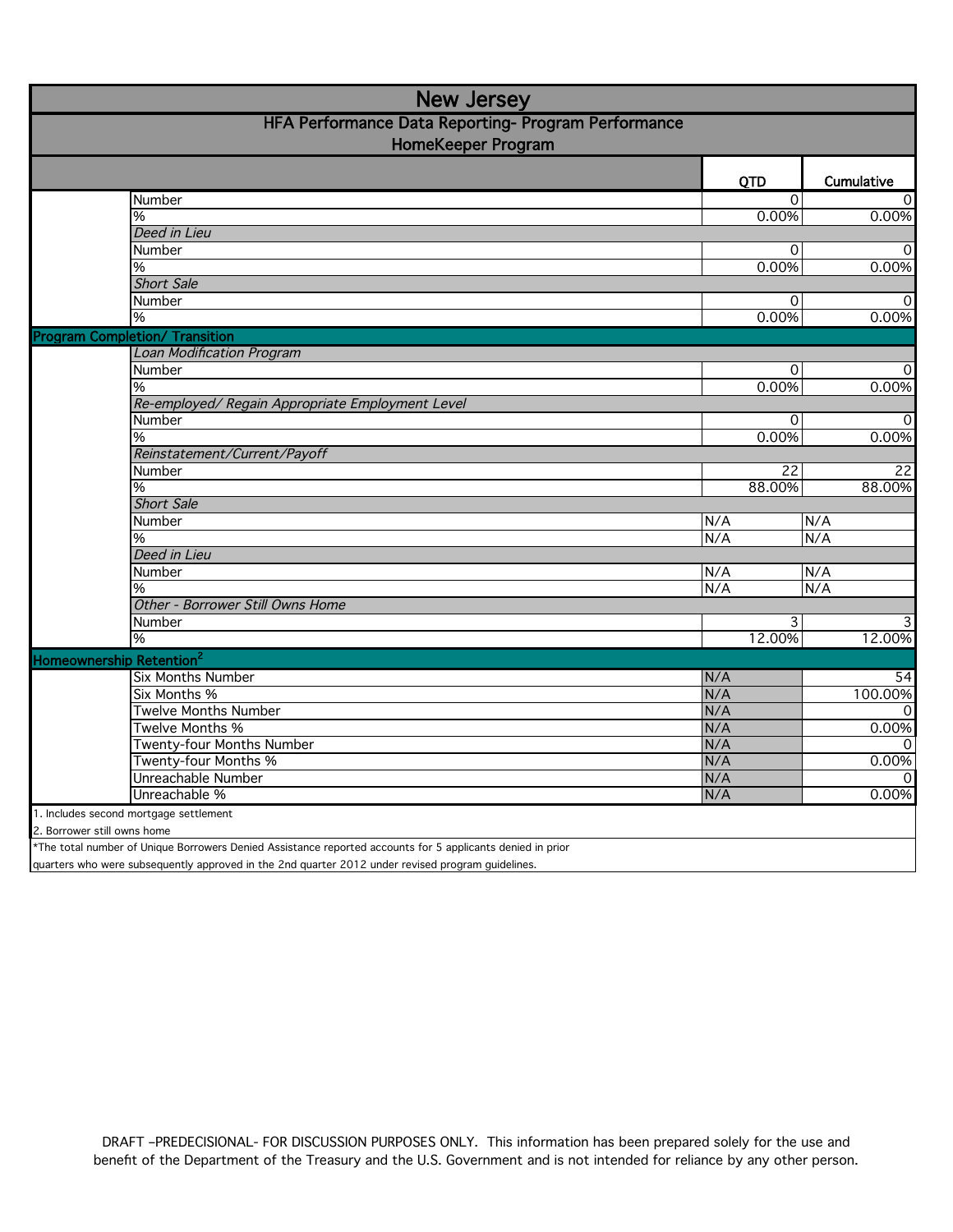|                                   | <b>Data Dictionary</b>                                                                                             |                                                                                                                                                                                                                                                             |  |
|-----------------------------------|--------------------------------------------------------------------------------------------------------------------|-------------------------------------------------------------------------------------------------------------------------------------------------------------------------------------------------------------------------------------------------------------|--|
|                                   |                                                                                                                    | HFA Performance Data Reporting- Borrower Characteristics                                                                                                                                                                                                    |  |
| <b>Unique Borrower Count</b>      |                                                                                                                    | The Following Data Points Are To Be Reported In Aggregate For All Programs:                                                                                                                                                                                 |  |
|                                   | Number of Unique Borrowers Receiving Assistance                                                                    | Total number of <i>unique</i> borrowers having received some form of assistance under any one of the HFA's<br>programs. The number of borrowers represented in the other "Borrower Characteristics" fields should foot to<br>this number.                   |  |
|                                   | Number of Unique Borrowers Denied Assistance                                                                       | Total number of <i>unique</i> borrowers not receiving assistance under any of the programs and not withdrawn<br>Total number of <i>unique</i> borrowers who <i>do not</i> receive assistance under any program because of voluntary                         |  |
|                                   | Number of Unique Borrowers Withdrawn from Program<br>Number of Unique Borrowers in Process                         | withdrawal after approval or failure to complete application despite attempts by the HFA<br>Total number of <i>unique</i> borrowers who have not been decisioned for any program and are pending review.<br>This should be reported in the QTD column only. |  |
| <b>Borrower Income</b>            | <b>Total Number of Unique Applicants</b>                                                                           | Total number of <i>unique</i> borrowers. This should be the total of the four above fields (using the QTD column for<br>in process borrowers).                                                                                                              |  |
|                                   | All Categories                                                                                                     | At the time of assistance, borrower's annual income (\$) rounded to the nearest thousand.                                                                                                                                                                   |  |
|                                   | Borrower Income as Percent of Area Median Income (AMI)<br>All Categories                                           | At the time of assistance, borrower's annual income as a percentage of area median income.                                                                                                                                                                  |  |
| Geographic Breakdown (by County)  |                                                                                                                    |                                                                                                                                                                                                                                                             |  |
|                                   | All Categories<br>Home Mortgage Disclosure Act (HMDA)                                                              | Number of aggregate borrowers assisted in each county listed.                                                                                                                                                                                               |  |
|                                   |                                                                                                                    | Borrower                                                                                                                                                                                                                                                    |  |
|                                   | Race<br>All Categories                                                                                             | All totals for the aggregate number of borrowers assisted.                                                                                                                                                                                                  |  |
|                                   | <b>Ethnicity</b><br>All Categories                                                                                 | All totals for the aggregate number of borrowers assisted.                                                                                                                                                                                                  |  |
|                                   | Sex                                                                                                                |                                                                                                                                                                                                                                                             |  |
|                                   | All Categories                                                                                                     | All totals for the aggregate number of borrowers assisted.<br>Co-Borrower                                                                                                                                                                                   |  |
|                                   | Race                                                                                                               |                                                                                                                                                                                                                                                             |  |
|                                   | All Categories<br><b>Ethnicity</b>                                                                                 | All totals for the aggregate number of borrowers assisted.                                                                                                                                                                                                  |  |
|                                   | All Categories<br>Sex                                                                                              | All totals for the aggregate number of borrowers assisted.                                                                                                                                                                                                  |  |
|                                   | All Categories                                                                                                     | All totals for the aggregate number of borrowers assisted.                                                                                                                                                                                                  |  |
| Hardship                          | All Categories                                                                                                     | All totals for the aggregate number of borrowers assisted.                                                                                                                                                                                                  |  |
| Current Loan to Value Ratio (LTV) |                                                                                                                    |                                                                                                                                                                                                                                                             |  |
|                                   | All Categories<br>Current Combined Loan to Value Ratio (CLTV)                                                      | Market loan to value ratio calculated using the unpaid principal balance at the time of assistance divided by the<br>most current valuation at the time of assistance.                                                                                      |  |
| <b>Delinquency Status (%)</b>     | All Categories                                                                                                     | Market combined loan to value ratio calculated using the unpaid principal balance for all first and junior liens at<br>the time of assistance divided by the most current valuation at the time of assistance.                                              |  |
|                                   | All Categories                                                                                                     | Delinquency status at the time of assistance.                                                                                                                                                                                                               |  |
| <b>Household Size</b>             | All Categories                                                                                                     | Household size at the time of assistance.                                                                                                                                                                                                                   |  |
|                                   |                                                                                                                    | HFA Performance Data Reporting- Program Performance                                                                                                                                                                                                         |  |
|                                   |                                                                                                                    | The Following Data Points Are To Be Reported In Aggregate For All Programs                                                                                                                                                                                  |  |
| rogram Intake/Evaluation          | Approved                                                                                                           |                                                                                                                                                                                                                                                             |  |
|                                   | Number of Borrowers Receiving Assistance                                                                           | The total number of applications approved for assistance for the specific program<br>Total number of applications approved for assistance for the specific program divided by the total number of                                                           |  |
|                                   | % of Total Number of Applications                                                                                  | applications received for the specific program.                                                                                                                                                                                                             |  |
|                                   | Denied                                                                                                             | The total number of applications denied for assistance for the specific program. A borrower that has provided                                                                                                                                               |  |
|                                   | Number of Borrowers Denied                                                                                         | the necessary information for consideration for program assistance, but is not approved for this assistance.<br>Total number of applications denied for assistance for the specific program divided by the total number of                                  |  |
|                                   | % of Total Number of Applications                                                                                  | applications received for the specific program.                                                                                                                                                                                                             |  |
|                                   | Withdrawn                                                                                                          | The total number of applications withdrawn from the specific program. A withdrawal is defined as a borrower                                                                                                                                                 |  |
|                                   | Number of Borrowers Withdrawn                                                                                      | who was approved but never received funding, or a borrower who drops out of the process despite attempts<br>by the HFA to complete application.                                                                                                             |  |
|                                   |                                                                                                                    | Total number of applications for assistance withdrawn for the specific program divided by the total number of                                                                                                                                               |  |
|                                   | % of Total Number of Applications<br>In Process                                                                    | applications received for the specific program.                                                                                                                                                                                                             |  |
|                                   |                                                                                                                    | The total number of applications for the specific program that have not been decisioned and are pending                                                                                                                                                     |  |
|                                   | Number of Borrowers In Process                                                                                     | review. This should be reported in the QTD column only.<br>Total number of applications for the specific program that have not been decisioned and are pending review                                                                                       |  |
|                                   | % of Total Number of Applications<br>Total                                                                         | divided by the total number of applications received for the specific program.                                                                                                                                                                              |  |
|                                   |                                                                                                                    | Total number of applications received for the specific program (approved, denied, withdrawn and QTD in                                                                                                                                                      |  |
|                                   | <b>Total Number of Borrowers Applied</b><br>Number of Borrowers Participating in Other HFA HHF Programs or Program | process)                                                                                                                                                                                                                                                    |  |
| 'rogram Charac                    | Components                                                                                                         | Number of households participating in other HFA sponsored HHF programs or other HHF program components.                                                                                                                                                     |  |
| <b>General Characteristics</b>    |                                                                                                                    |                                                                                                                                                                                                                                                             |  |
|                                   | Median 1st Lien Housing Payment Before Assistance                                                                  | Median first lien housing payment <b>paid by homeowner</b> for all approved applicants prior to receiving assistance.<br>In other words, the median contractual borrower payment on their first lien before receiving assistance.                           |  |
|                                   | Median 1st Lien Housing Payment After Assistance                                                                   | Median first lien housing payment <b>paid by homeowner</b> for after receiving assistance. In other words, the median<br>contractual first lien payment less HFA contribution.                                                                              |  |
|                                   | Median 2nd Lien Housing Payment Before Assistance                                                                  | Median second lien housing payment <i>paid by homeowner</i> for all approved applicants prior to receiving<br>assistance. In other words, the median contractual borrower payment on their second lien before receiving<br>assistance.                      |  |
|                                   |                                                                                                                    | Median second lien housing payment <i>paid by homeowner</i> for after receiving assistance. In other words, the                                                                                                                                             |  |
|                                   | Median 2nd Lien Housing Payment After Assistance<br>Median 1st Lien UPB Before Program Entry                       | median contractual second lien payment less HFA contribution.<br>Median principal balance of all applicants approved for assistance prior to receiving assistance                                                                                           |  |
|                                   | Median 1st Lien UPB After Program Entry<br>Median 2nd Lien UPB Before Program Entry                                | Median principal balance of all applicants approved for assistance after receiving assistance.<br>Median second lien principal balance of all applicants approved for assistance prior to receiving assistance.                                             |  |
|                                   | Median 2nd Lien UPB After Program Entry                                                                            | Median second lien principal balance of all applicants approved for assistance after receiving assistance.                                                                                                                                                  |  |
|                                   | <b>Median Principal Forgiveness</b>                                                                                | Median amount of principal forgiveness granted (\$). This should only include extinguished fees in the event<br>that those fees have been capitalized. *Includes second lien extinguishment                                                                 |  |
|                                   | Median Length of Time Borrower Receives Assistance                                                                 | Median length of time a borrower receives on-going assistance (e.g., unemployment programs). Please report<br>in months (round up to closest integer). This only need be reported in the cumulative column.                                                 |  |
|                                   | Median Assistance Amount                                                                                           | Median amount of assistance (\$).                                                                                                                                                                                                                           |  |
| <b>Assistance Characteristics</b> | Assistance Provided                                                                                                | Total amount of aggregate assistance provided by the HFA (does not include lender matching assistance)                                                                                                                                                      |  |
|                                   |                                                                                                                    | Total amount of aggregate assistance provided by the lenders / servicers (does not include HFA assistance).                                                                                                                                                 |  |
|                                   | Total Lender/Servicer Assistance Amount<br>Borrowers Receiving Lender/Servicer Match (%)                           | Lender waiving fees and / or forbearance does not count towards lender / servicer assistance.<br>Percent of borrowers receiving lender/servicer match out of the total number of assisted applicants.                                                       |  |
| <b>Other Characteristics</b>      | Median Lender/Servicer Assistance per Borrower                                                                     | Median lender/servicer matching amount (for borrowers receiving matching)                                                                                                                                                                                   |  |
|                                   |                                                                                                                    | Median length of time from initial contact with borrower (general eligibility determination) to granted                                                                                                                                                     |  |
|                                   | Median Length of Time from Initial Request to Assistance Granted<br>Current                                        | assistance. Please report in days (round up to closest integer).                                                                                                                                                                                            |  |